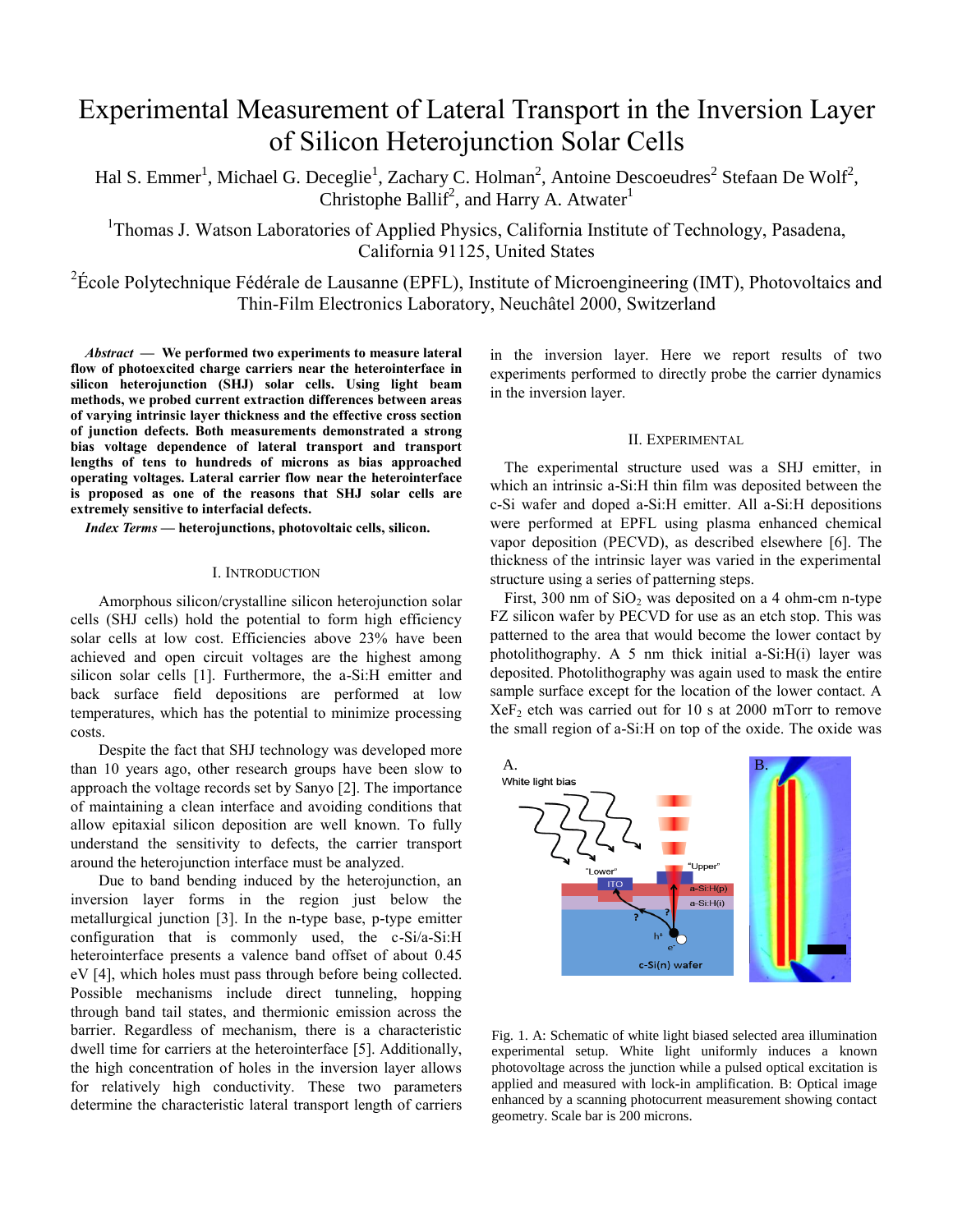

Fig. 2. Current splitting ratio in white light biased selected area illumination experiment when local excitation is focused above the upper contact. Under strong forward bias we observe that a significant fraction of photocarriers travel laterally and to be collected in a nearby contact.

then removed with an HF etch and the photoresist was removed with acetone. An oxygen plasma was used to clean any remaining organics. Following a brief HF immersion, A second intrinsic a-Si:H layer of thickness 5 nm was deposited immediately followed by a 5 nm a-Si:H(p) emitter and sputtered ITO top contact. A final photolithography step and HCl etch was used to remove the ITO from all regions that were not part of either contact. The resulting structures contained 80 μm wide contacts separated by varying distances above intrinsic layers of 5 and 10 nm. Control samples had the same contact geometry, but the intrinsic layer was not thinned.

## *A. Current Splitting Between Two Contacts*

We performed a white light biased selected area illumination (WLB-SAL) experiment on the structure described above and depicted in Fig. 1B. White light from a halogen lamp was used to maintain a constant photovoltage over the entire cell and a chopped 635 nm diode laser was used to locally illuminate specific areas of the sample. Both contacts were held at the same voltage as the white light bias electrically with Keithley source meters. Current from the contact under test was fed through a transimpedance amplifier with a gain of  $10<sup>5</sup>$  ohms to a Stanford Research Systems lockin amplifier. A schematic of this experiment is shown in Fig. 1A. After recording current from both contacts, we calculated the current splitting ratio, which we define as the ratio of current collected at the opposite contact to total photocurrent extracted by the local excitation.

The current splitting ratio observed when the laser is positioned directly on the upper contact is shown in Fig. 2. A significant bias dependence is observed in this measurement, with a much higher degree of current splitting at 500 mV bias than 300 mV, in both the thinned and control samples. For the closest contact pitch, more current was collected from the lower contact than the upper contact under 500 mV bias, despite the laser illumination directly above the upper contact. As the pitch is increased, this ratio decreases.

The laser wavelength was chosen so that the local excitation is absorbed right around the depletion width edge, just a few microns into the material. We therefore expect carrier transport in the inversion region to be the dominant transport mechanism influencing our observations, rather than diffusion in the quasi-neutral region.

## *B. Lateral Transport Near a Defect*

A second experiment was performed in order to probe the lateral transport length of carriers around defects. A 1 μm wide line was milled across the center of a single contact pad from the previous experiment to a depth of approximately 150 nm using a focused ion beam. This created a recombination active region in the center of the active area. This area was then probed with a light beam induced current (LBIC) measurement using a 633 nm HeNe laser source in a Zeiss scanning confocal microscope. Again, current was measured with a transimpedance amplifier and electrical bias was



Fig. 3. A: Schematic of light beam induced current (LBIC) measurement around a FIB milled defect. B: LBIC maps at various voltages. C: Line scans extracted from these LBIC maps, increasing in bias from top to bottom showing the increase in the effective cross section of the junction defect at forward bias due to lateral carrier transport.